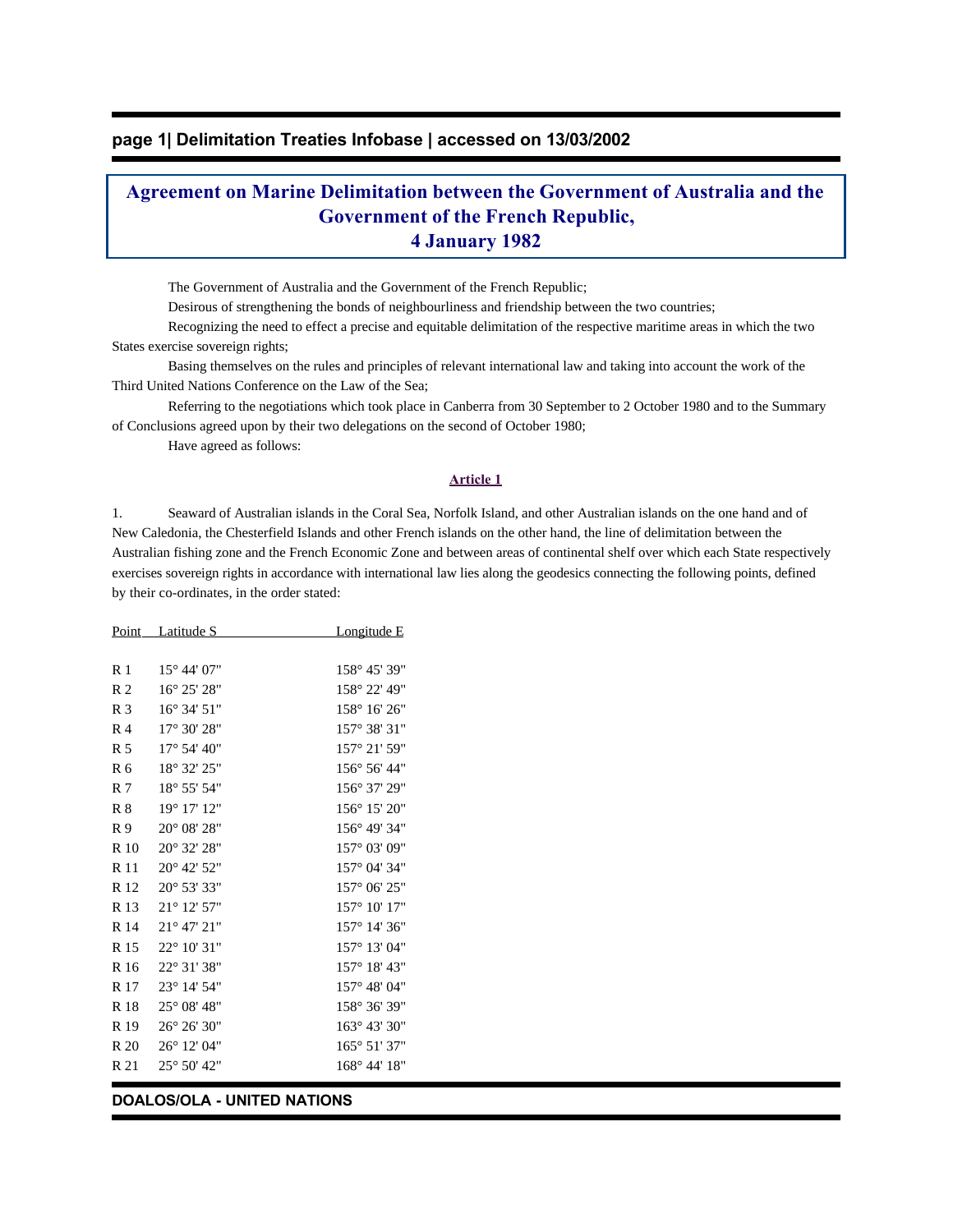## **page 2| Delimitation Treaties Infobase | accessed on 13/03/2002**

R 22 25° 55' 51" 169° 25' 54"

2. The geographic co-ordinates referred to in this Article are expressed in terms of the World Geodetic System 1972 (WGS 72).

3. The line described above is shown on the chart (International Chart 602, entitled "Tasman and Coral Seas") annexed to this Agreement as Annex I.

#### **Article 2**

1. Seaward of Heard and McDonald Islands on the one hand and of Kerguelen Islands on the other hand, the line of delimitation between the Australian fishing zone and the French Economic Zone and between areas of continental shelf over which each State respectively exercises sovereign rights in accordance with international law lies along the geodesics connecting the following points, defined by their co-ordinates, in the order stated:

|                | Point Latitude S     | <b>Longitude E</b>            |
|----------------|----------------------|-------------------------------|
| S 1            | $53^{\circ}$ 14' 07" | $67^{\circ}$ 03' 20"          |
| S <sub>2</sub> | $52^{\circ}$ 42' 28" | 68° 05′ 31″                   |
| S 3            | $51^{\circ}$ 58' 18" | $69^{\circ}$ 44' $02^{\circ}$ |
| S 4            | $51^{\circ}$ 24' 32" | $71^{\circ}$ 12' 29"          |
| S 5            | $51^{\circ}$ 03' 09" | $72^{\circ} 28' 28''$         |
| S 6            | $50^{\circ}$ 54' 23" | $72^{\circ}$ 49' 21"          |
| S7             | 49° 49' 34"          | $75^{\circ}$ 36' 08"          |
| S 8            | 49° 24' 07"          | $76^{\circ}$ 42' 17"          |

2. The geographic co-ordinates referred to in this Article are expressed in terms of the World Geodetic System 1972 (WGS 72).

3. The line described above is shown on the map annexed to this Agreement as Annex 2.

#### **Article 3**

1. The final point (Point R 22) of the line of delimitation referred to in Article 1 of this Agreement and the points at each end (Points S 1 and S 8) of the line of delimitation referred to in Article 2 of this Agreement shall not be taken as necessarily representing the position of either of the two Governments as to the outer edge of the continenal shelf.

2. If it becomes necessary to extend a line of delimitation referred to in Articles 1 or 2 of this Agreement for the purpose of further delimiting the continental shelf adjacent to Australian and French territory, that line shall be extended by agreement between the two Governments in accordance with international law.

### **Article 4**

 Subject to Article 3 of this Agreement the lines of delimitation described in Articles 1 and 2 of this Agreement shall be the boundaries between the zones over which the Parties exercise, or will exercise, in accordance with international law, any sovereign rights or jurisdiction.

#### **Article 5**

 Any disagreement arising between the Parties with respect to the interpretation or the application of this Agreement shall be resolved by peaceful means in accordance with international law.

#### **DOALOS/OLA - UNITED NATIONS**